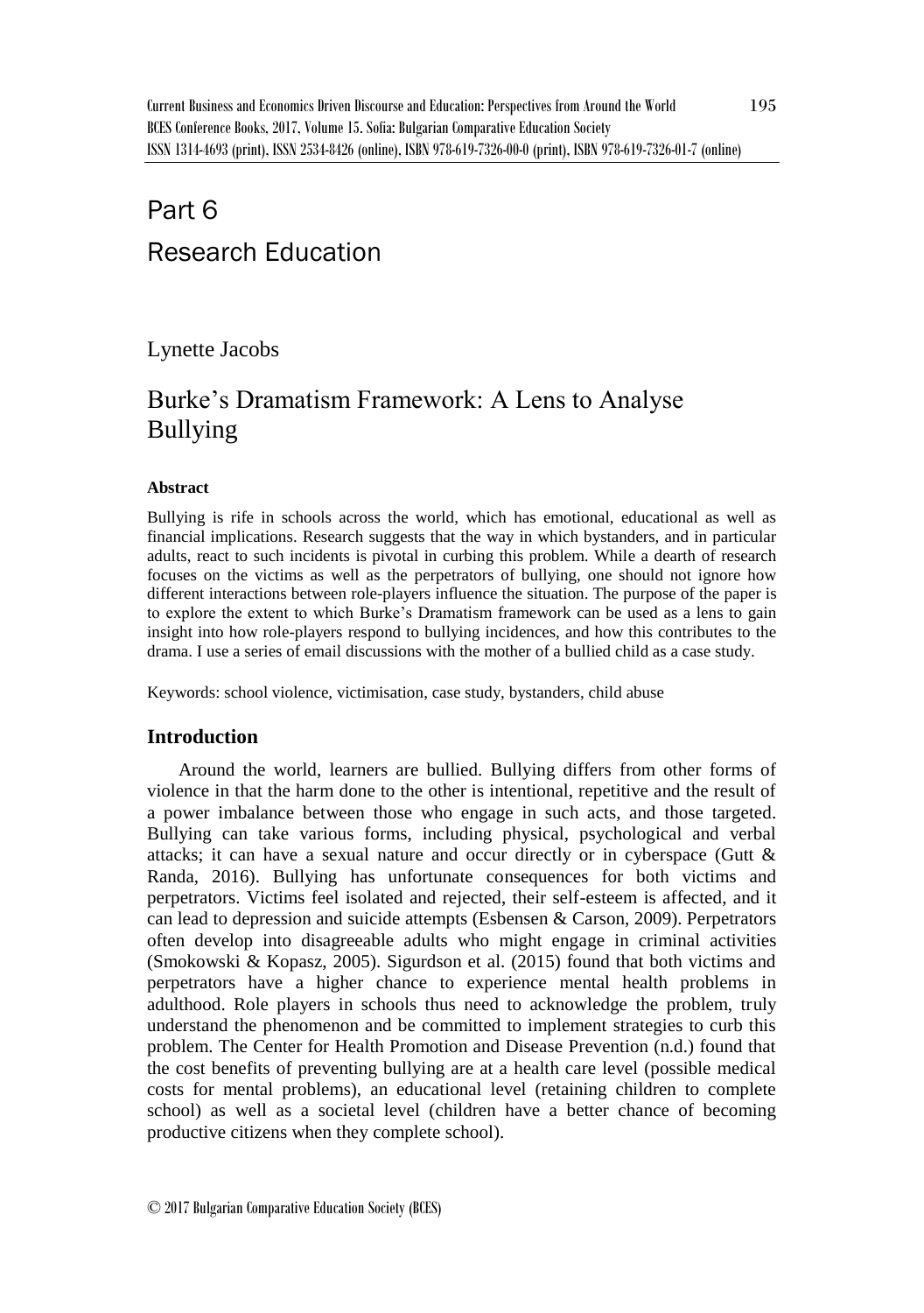#### **Statement of the problem**

Many strategies exist to counter bullying, for instance the Olweus Bullying Prevention Programme (Hazelden Publishing, 2016) and in some countries, such efforts are paying off. A longitudinal study in Italy over eight years found a downward trend in occurrences. Vieno et al. (2015) claim that this might be the result of purposeful engagements with the problem, increasing awareness, and an understanding that it is a broad-ranging issue of concern to both the schooling system and public health. Similarly, a cross-sectional comparative study of data from 1996 to 2011 in Nordic countries showed a decline in bullying reported in the survey. The differences were however only statistically significant in Denmark, while Iceland did not show a decline. Still, the study showed that close to 20% of parents overall indicated that their children are being bullied at school, with immigrant learners being bullied significantly more than their peers (Bjereld et al., 2014).

These studies are however, not without flaws. Vieno et al. (2015) admit that although the Italian statistics show a decrease in bullying activities, it cannot be ruled out that respondents referred to other types of bullying (e.g. cyber-bullying) not measured by the instrument. The study conducted in Nordic countries was based on parents' responses, and again, the authors pointed out that this result could either be indicative of a real decline, or that bullying "has moved to arenas where the parents are less aware" (Bjereld et al., 2014, p. 596). A study in Romania comparing data from 2006 with that of 2010, indeed shows an increase in the prevalence of bullying amongst 11-15 year olds (Cosma & Baban, 2013).

In South Africa, the Department of Basic Education has issued a number of documents aimed at preventing bullying and most schools have an anti-bullying policy. Many schools spend a significant part of their budget on security services and equipment to monitor the safety situation. Still, the regularity with which the media as well as researchers report cases of bullying, suggest that the problem persists (Jacobs & De Wet, 2014) although much about the problem is known.

Many studies focus on the characteristics of victims (Bjereld et al., 2014), on the effect on the victims and perpetrators (Sigurdson et al., 2015), and on the effectiveness of programmes to prevent it (Vahedi et al., 2016). Others look at the crucial role of bystanders showing empathy (Polanin et al., 2012). Horton (2016) however argues that in primarily highlighting and labelling the roles of the individuals involved the wider contexts become obscured. As important as the roles of the individuals are, a need exists for a theory that simultaneously looks at the individuals in the dramas that plays itself out, and at the factors that set up the scene for such dramas.

A variety of explanations underpinned by different theoretical positions exist identifying genetic, biological and/or neuro-psychological attributes of individuals as the foundation of the problem. An example is Bjereld et al. (2014) who link learners with Attention Deficit Disorder with bullying incidences. While I do not dispute that certain characteristics in individuals make them more prone to aggression, I reject the notion of individuals as products of mere genetics, unable to make decisions and choices regarding their behaviour. There is substantial support for the ecological model to understand bullying that allows the exploration of the relationships between bullying behaviour and a variety of attributes such as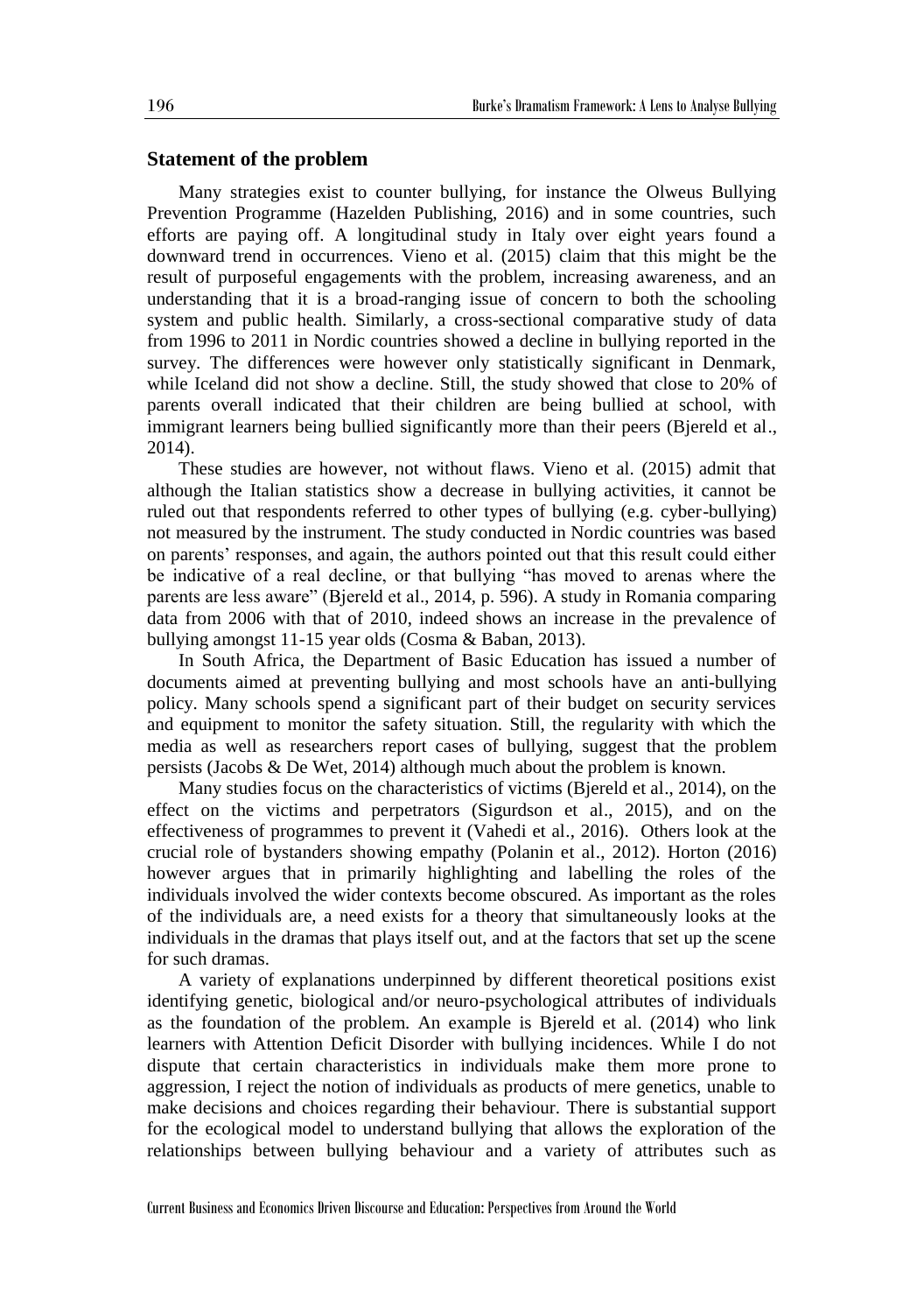biological factors as well as social structures (see Hornby, 2016). However, it does not focus on the way in which role-players make sense of bullying, interpret situations and respond to it. Thus, in order to make sense of bullying, in this paper I explore Burke's Dramatism framework (Burke, 1969) as a means to account for the interplay between different role-players, and the environment, towards understanding the phenomenon.

#### **Burke's Dramatism**

Burke's Dramatism theory enables us to reflect on human behaviour and the motives for bullying (Krauss, 2006). Burke (1969, p. xv) proposes a pentad of terms to help us explain what people are doing and why they are doing it. The five aspects he investigates are *scene, purpose, agency, agent* and *act*.

When exploring the *act of bullying*, different types can be studied while the term *scenes* refers to different contexts in schools and communities. This model adds an important dimension to research on bullying as it also considers the *purpose* or motives of the actors or agents involved as well as the methods and props (*agency*). It also permits multiple interacting factors, role-players, events and processes to be studied. It lets the focus move from one actor to the other and the interactions between different actors. It allows for ambiguity and inconsistencies and acknowledges that no two things or situations are alike (Burke, 1969).

Burke (1969) explains that the five principles must not be seen in isolation but rather in relation to the each other, in what he calls "ratios". The most significant ratios are the "scene-act" ratio, and the "agent-scene" ratio. Järvinen and Miller (2014) explain that these ratios provide a logic to connect events, places and people into a particular social reality. This opens up possibilities to uncover "multiple truths" (Fox, 2002, p. 371) and various perspectives.

In relation to bullying, Dramatism provides us with a means to view the school ground, classroom, sport field, etc. as stages on which a drama is played out, complete with actors (antagonists, protagonists and minor actors), setting, purpose and plot. The ratios also make us aware of the ways in which different elements influence and intensify each other during acts of bullying (Fox, 2002).

While Krauss (2006) suggests that Burke's Dramatism model could serve as a grand theory for violent behaviour in schools, I do not intend to pursue or reject this claim in this paper. I intend to use it as a framework to gain insight into the dynamics of bullying in schools, and specifically to analyse the written narration of a mother on episodes of bullying that her son experienced.

#### **Empirical investigation**

In order to explore to what extent Burke's Dramatism can provide insight into incidents of bullying at schools, I follow a narrative research approach to explore the written text of Susan, the mother of John (pseudonyms used), a primary school learner from a small town who had contacted me for advice. Susan gave permission for the content of her emails to be used for research purposes. I translated it and Susan checked that the translations was accurate.

I do not claim that the narration reflects a variety of viewpoints or a bigger truth, rather as text which as Burke (1966, p. 45) explains, is a "selection of reality". The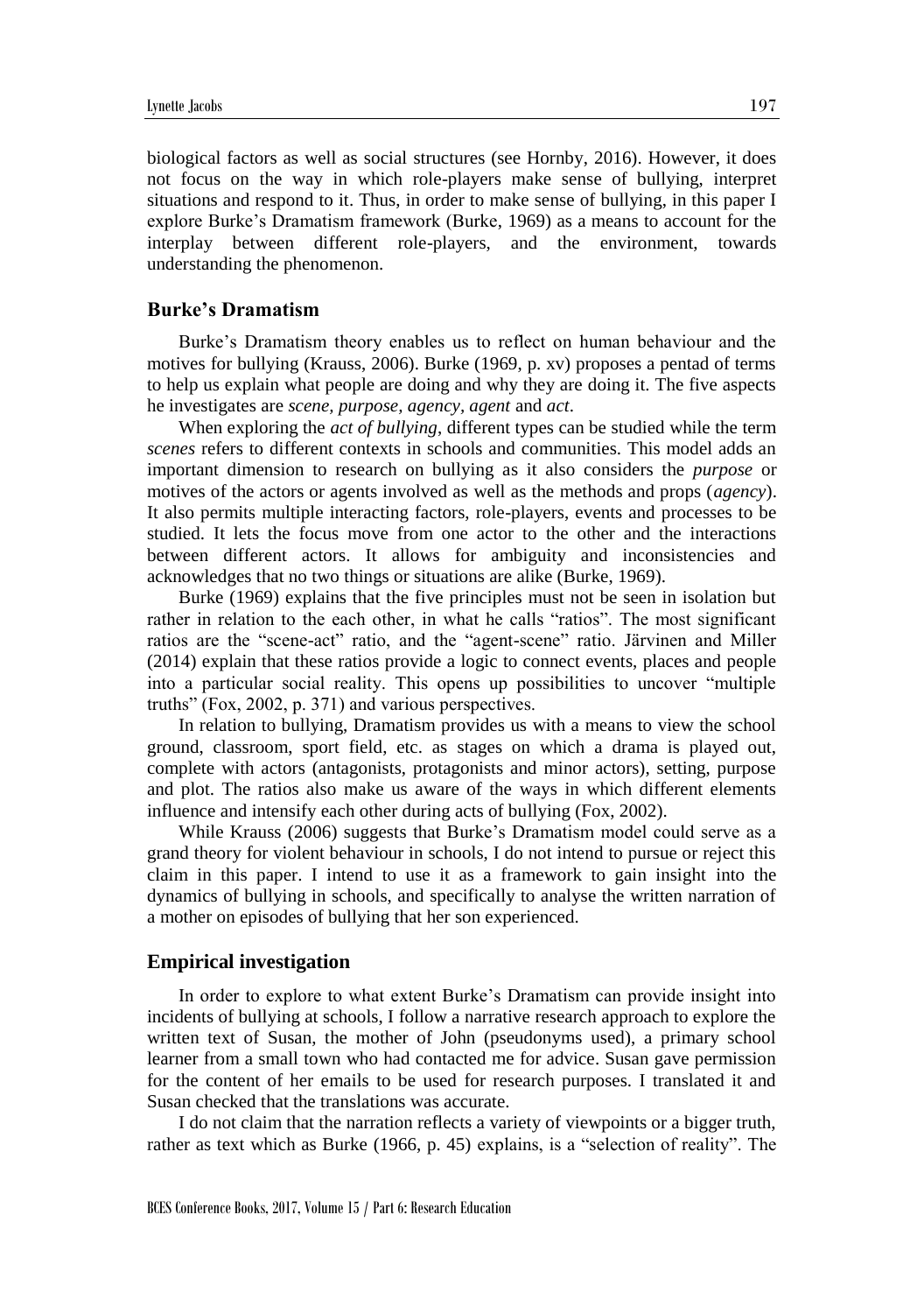mother selected what to share, and what not to share, and I infer the positions of others, where required, based on the text only. In the discussion below, I will provide extracts from Susan's report, and apply Burke's pentad to interpret it. After completion of the draft paper, I sent it to Susan for a member-check where she had the opportunity to assess the accuracy of the interpretations (Merriam, 2009).

## *The drama*

The different *actors* (John, the teacher, the principal, other learners, and Susan) indeed represent different stake-holders in schooling system. The *scene* is the school itself, with different sets like the classroom, the boys' bathroom, the principal's office and the school yard; spaces commonly found at schools.

Susan wrote:

*John was the smallest in his class. Larger boys in the class teased him by holding stuff beyond his reach, tapping him on the head, and making remarks about his genitals in the bathroom. A boy once urinated on his foot.* 

The *acts* of bullying (teasing, laughing, urinating on his foot) are similar to what plays itself out in many schools (Jacobs & De Wet, 2014). John reported the incidences to the teacher as is recommended in anti-bullying programme (Polanin et al., 2012).

*John told a teacher about this, but the response was that he should stop telling tales, stop being a "sissie" and learn to stand his ground.* 

Vahedi et al. (2016) emphasises the need for teachers to have comprehensive understanding of the phenomenon of bullying, and how to respond to incidents of bullying. Adults at school should be empathetic about incidences of bullying (Gutt & Randa, 2016), and teachers, by virtue of their profession should take care of all the children under their tuition (Botha et al., 2015). This teacher's reaction however, suggest a lack of understanding, indifference, or that she views bullying as normal.

*He reacted to this by starting to tease other learners and playing tricks on them. He frequently got into trouble for this at school, and his school work deteriorated drastically.* 

The snowballing dynamics of negative reactions by the different actors strengthened the feeling of otherness in John, and left him powerless. The teacher seemingly joined the crowd on stage, taking sides against John, who consequently became a popular target:

*Once, a teacher caught John chewing gum. Although a number of learners in the class were chewing gum, the teacher decided to make an example of John, by forcing him to rub the gum in his hair. The other learners laughed, but John was in tears.*

The audience experienced this as a comedy, while in John's life, a tragedy unfolded. Susan, realised that her child was suffering, and contacted me for advice. I recommended that she should go to the principal, expecting the principal to act as a diligent *pater familias*, to give advice or to intervene towards a positive outcome for all learners. The principal however showed a lack of understanding of the dynamics of victimisation, and took a position that was both defensive (in terms of the responsibility of the school) and judgemental (in terms of John and Susan):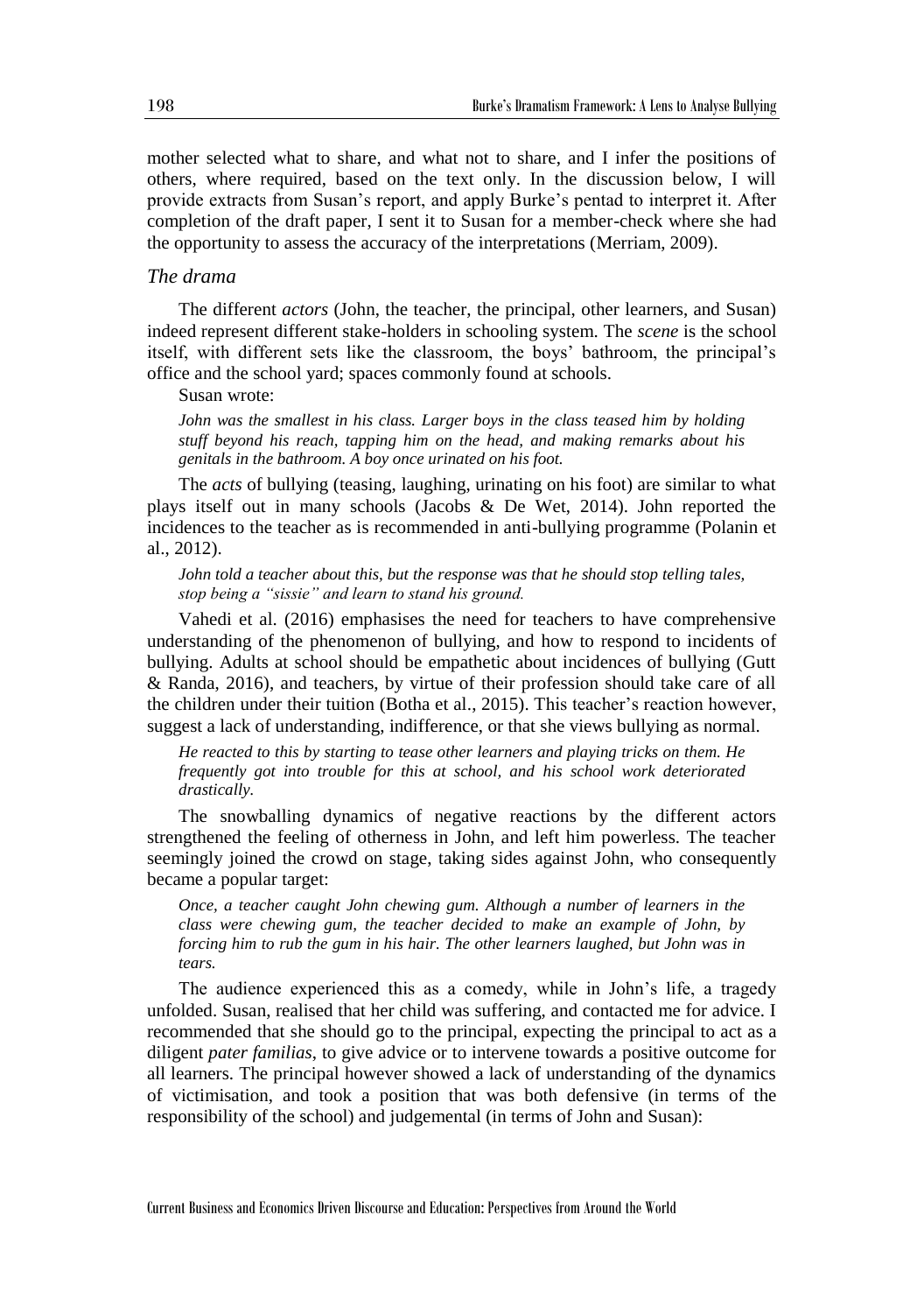*The principal was not really interested in what I had to say. She told me that John was, for instance, caught putting a frog into another child's sport shoes. The more I tried to explain that negative behaviour by others elicits this response in John, the less interested she was. The next day, the principal called all the grade 7 learners to assembly, told them to stop any bullying behaviour and to stop running to their parents with stories.* 

The principal could afterwards claim that she did take steps to address the problem by warning the learners not to engage in such acts. Yet she countered this by the message that they should not tell their parents about it.

This closing scene was, for both John and Susan, disheartening.

*John became more and more subdued. His school work continued to deteriorate. He did not want to go to school or to any activity at the school. One day, he saw children tripping and roughing up his little brother. He lost his temper, and viciously attacked the children, using a knuckle duster. He was put in detention until the end of the year, and was barred from taking part in extramural school activities.*

#### *Discussion*

If asked, the children who targeted John would most probably claim they were just having fun, or that most of the acts were accidental. The teacher would undoubtedly explain that the children were warned numerous times not to chew gum, and that she herself did not rub the chewing gum into John's hair. Treating John with contempt could even earn her some popularity amongst those who were targeting John.

While Salmivalli (2010) suggests that children who engage in bullying behaviour seek power and status amongst their peers, Chaux and Castellanos (2015) argue that gaining popularity gives individuals the power to bully others. The various actors would point out that John is indeed the problem in all of this and that carrying a knuckle duster to school proves intent. The mother would be sketched as interfering with the running of the school and being overprotective. Yet, Belmore (2016) highlights that it is important for parents to be aware of what is happening in their children's lives and should play a significant role in intervening when necessary.

John clearly struggled to fit in, and his motive for pranking and teasing the others was most probably a combination of trying to blend in while also revenging himself.

Reflecting on the interplay between *scene* and *act* as well as *scene* and *actors*, the context of this school seemingly allowed people to act in socially unacceptable ways. When the teacher did not acknowledge that it is offensive to urinate on somebody else's foot, or even worse, forced John to rub chewing gum into his own hair, it set the scene for more undesirable behaviour.

Furthermore, when actions like these are condoned, but other pranks (like a frog in a shoe) are condemned, inconsistencies come to the fore, and the message is clearly interpreted by John (and also the other learners) that he stands alone against the rest of the school (both staff members and peers). In this drama he is casted as the antagonist who should be excluded. This resonates with Heinemann notion of mobbing: "something that is done by the group to someone who does not fit in" (Horton, 2016, p. 210).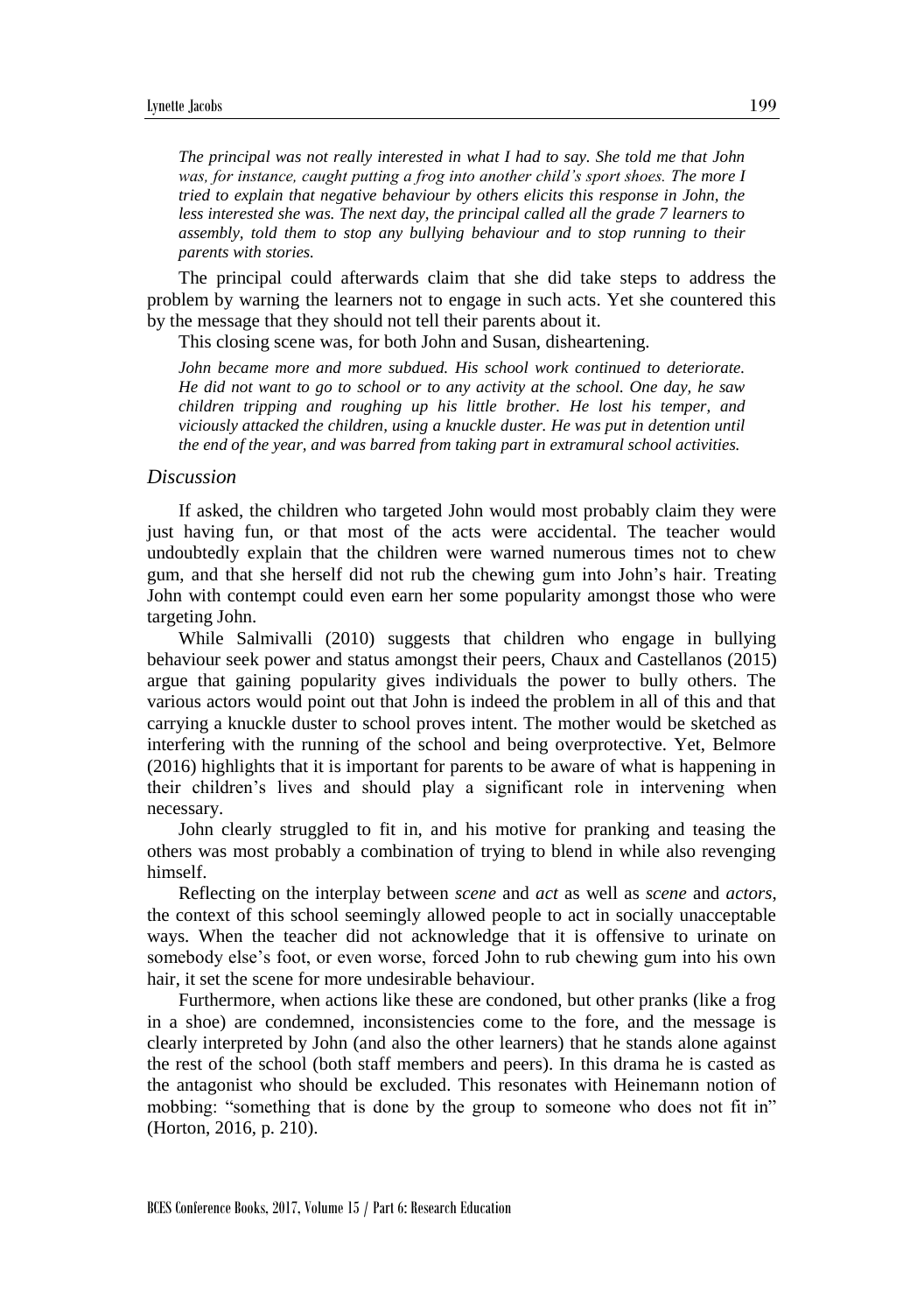## **Changing the script**

A myriad of recommendations addressing bullying exists, and in the context of the study, addressing the scene-actor dynamics is essential. Scholarly literature suggests that in schools where there are structure and support, and a deep understanding of the phenomenon of bullying, less victimisation occurs (Vahedi et al., 2016). Children need to be taught to be kind and considerate towards each other. Parents and teachers need to adopt autonomy-supported approaches when educating children. Roth, Kanat-Maymon and Bibi (2011, p. 655) explain that "autonomysupportive contexts involve acknowledgement of the child's feelings, taking the child's perspective, providing rationale, allowing choice, and minimizing pressure".

#### **Conclusion**

Burke indeed provides us with a framework to critically look at the scripts of the bullying dramas as they unfold. Bullying is intentional and repetitive harm to a targeted person and that can only happen if the context allows it. While some learners are popular, others are not. Teachers and school managers need to be knowledgeable about bullying but they also have to nurture a different mind-set about the problem unlike the players in the drama discussed in this case study. A better understanding of how a scene is set up to either include or exclude, the nature of the dynamics among the lead actors, not casting them as protagonists and antagonists, and a varied script for actors in supporting roles, can indeed lead to a more positive final scene.

#### **References**

- Bjereld, Y., Daneback, K. & Petzold, M. (2014): Differences in prevalence of bullying victimization between native and immigrant children in the Nordic countries: A parentreported serial cross-sectional study. *Child: care, health and development*, 41(4), 593- 599.
- Botha, P., Smit, M. H. & Oosthuizen, I. J. (2015): The educator as a caring supervisor. In I. J. Oosthuizen, P. Botha, M. C. Roos, J. P. Rossouw & M. H. Smit (Eds.) *Aspects of Education Law* (pp. 211-238). Pretoria: Van Schaik.
- Burke, K. (1966): *Language as Symbolic Action*. Berkeley: University of California Press.
- Burke, K. (1969): *A Grammar of Motives*. Berkeley: University of California Press.
- Center for Health Promotion and Disease Prevention (n.d.): *The Cost Benefit of Bullying Prevention*. Pittsburg: Highmark Foundation.
- Chaux, E. & Castellanos, M. (2015): Money and age in schools: Bullying and power imbalances. *Aggressive behavior*, 41, 280-293.
- Cosma, A. & Baban, A. (2013): The associations between bullying and health outcomes among Romanian school children. *Cognition, Brain, Behavior. An Interdisciplinary Journal*, 17(4), 263-276.
- Esbensen, F.-A. & Carson, D. C. (2009): Consequences of being bullied: Results from a longitudinal assessment of bullying victimization in a putnisite sample of American students. *Youth & Society*, 41(2), 209-233.
- Fox, C. (2002): Beyond the "tyranny of the real": revisiting Burke's pentad as research method for professional communication. *Technical Communication Quarterly*, 11(4), 365-388.

Current Business and Economics Driven Discourse and Education: Perspectives from Around the World